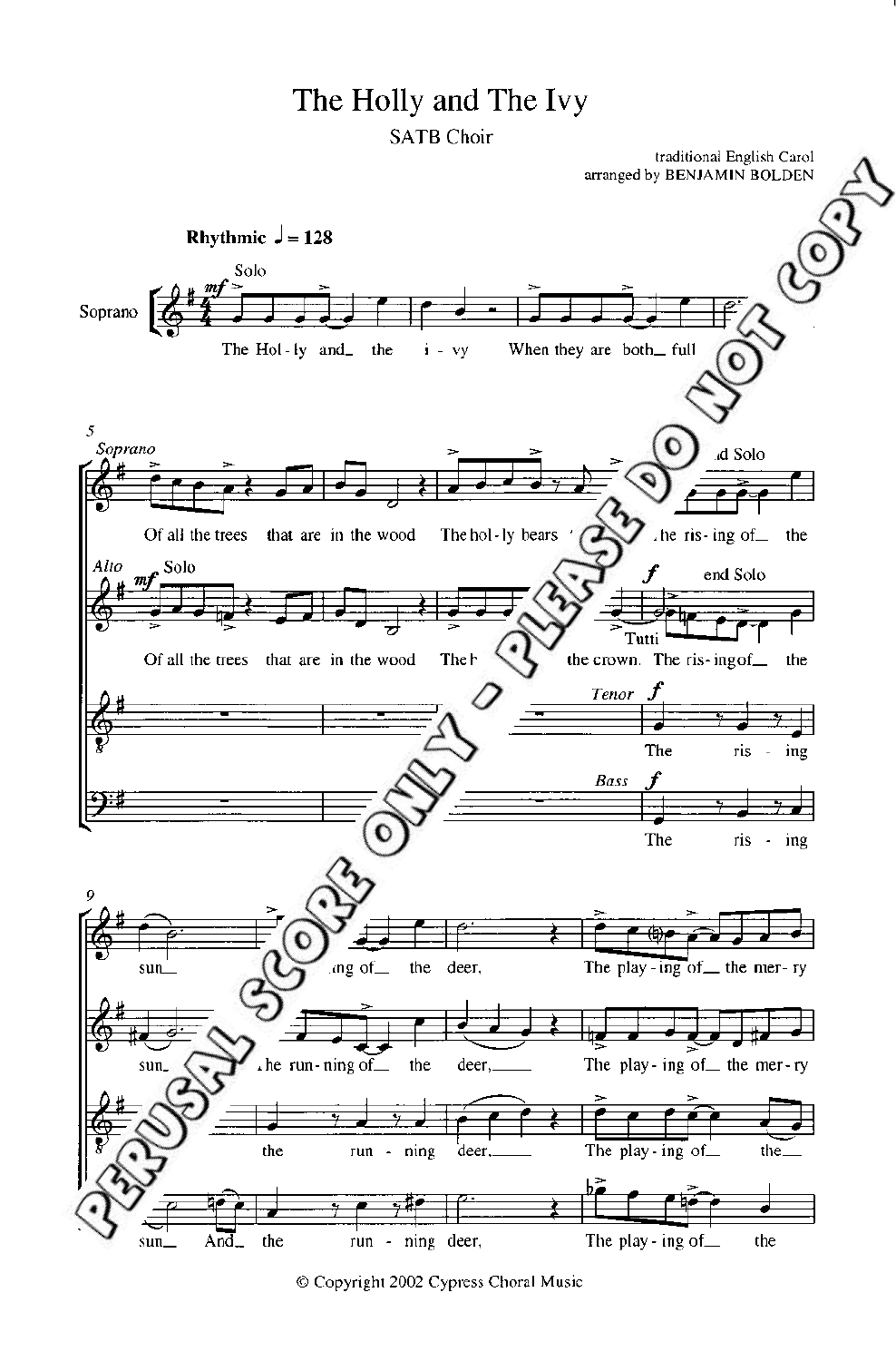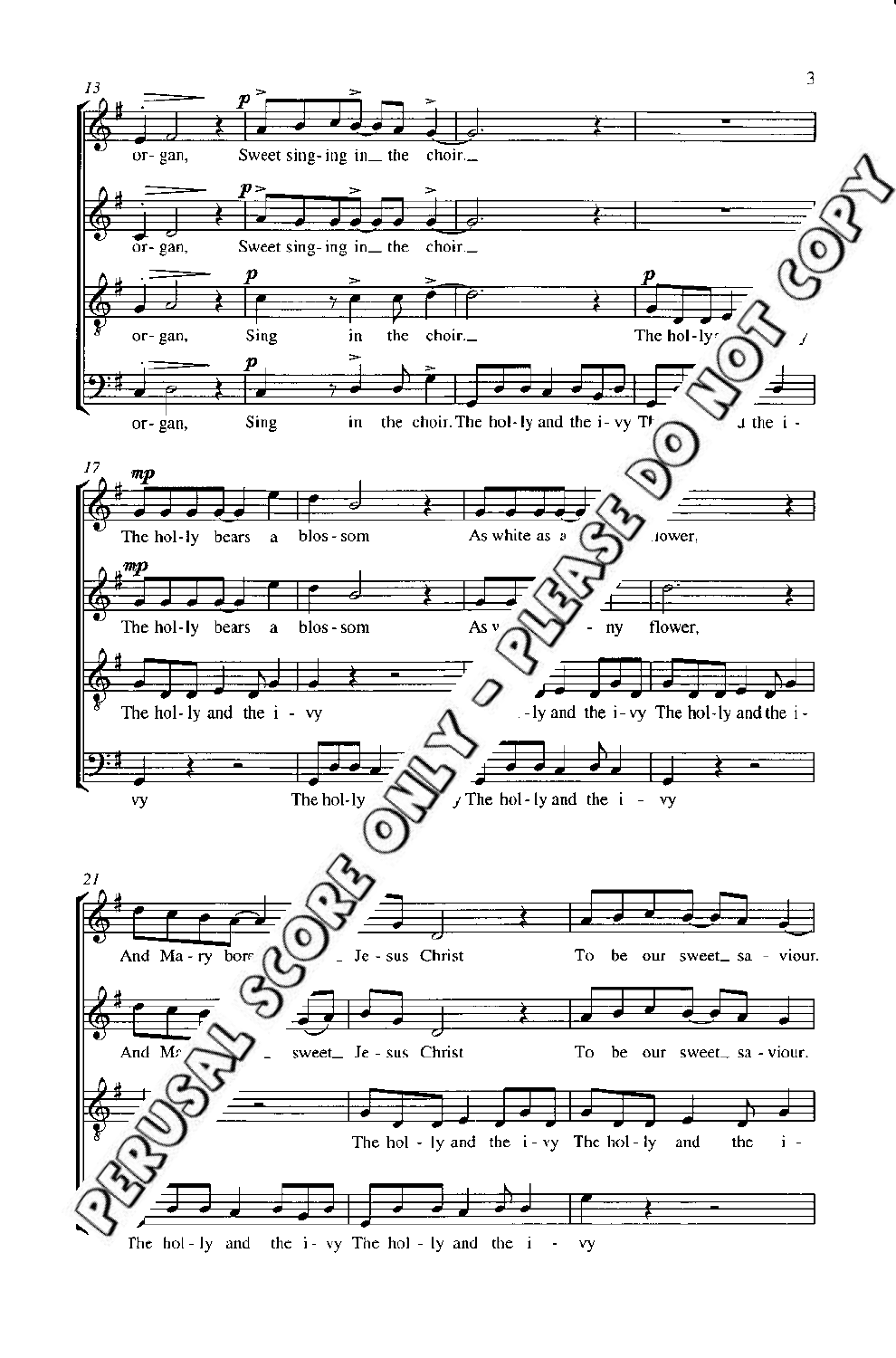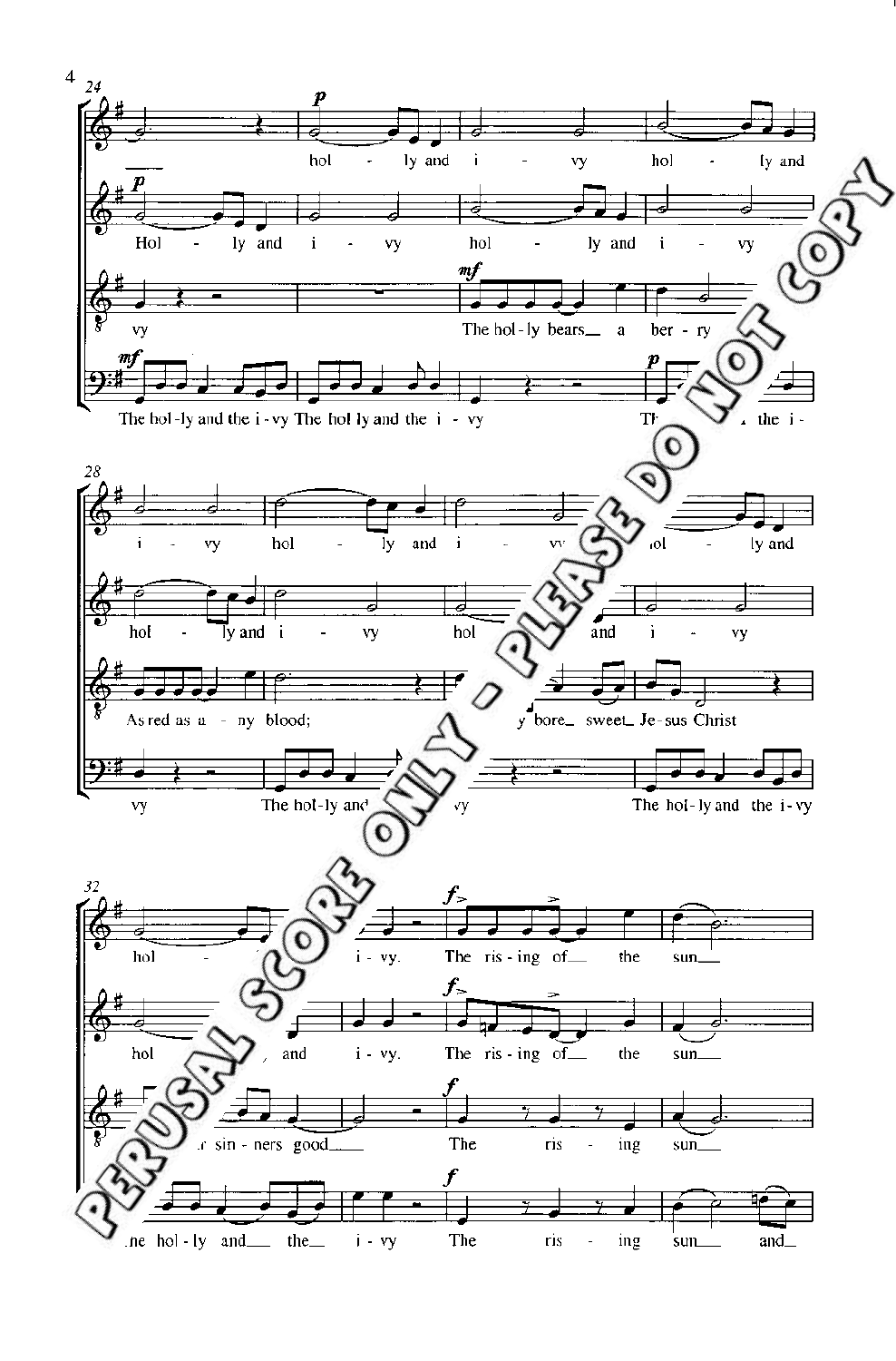

 $\overline{5}$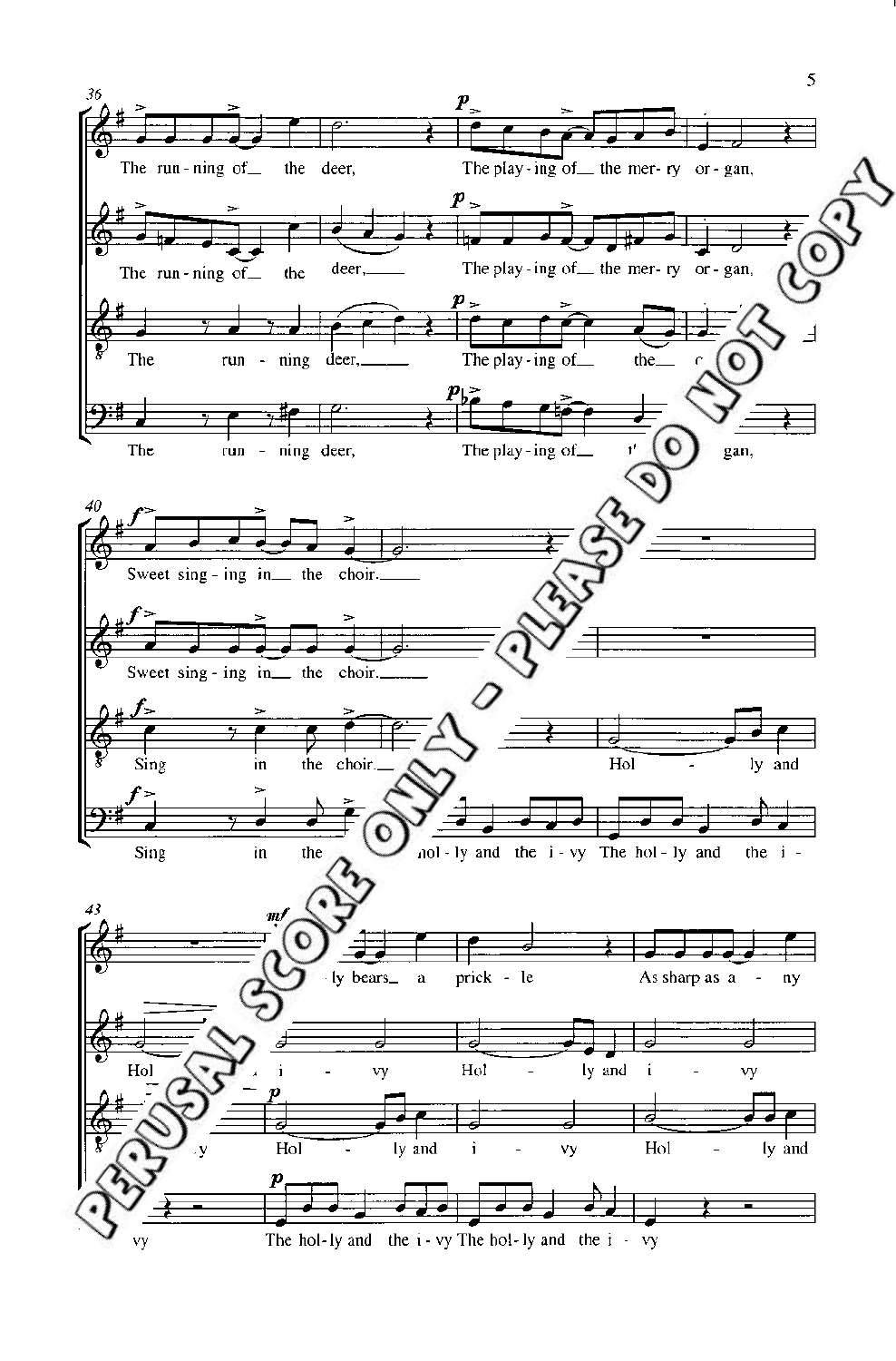